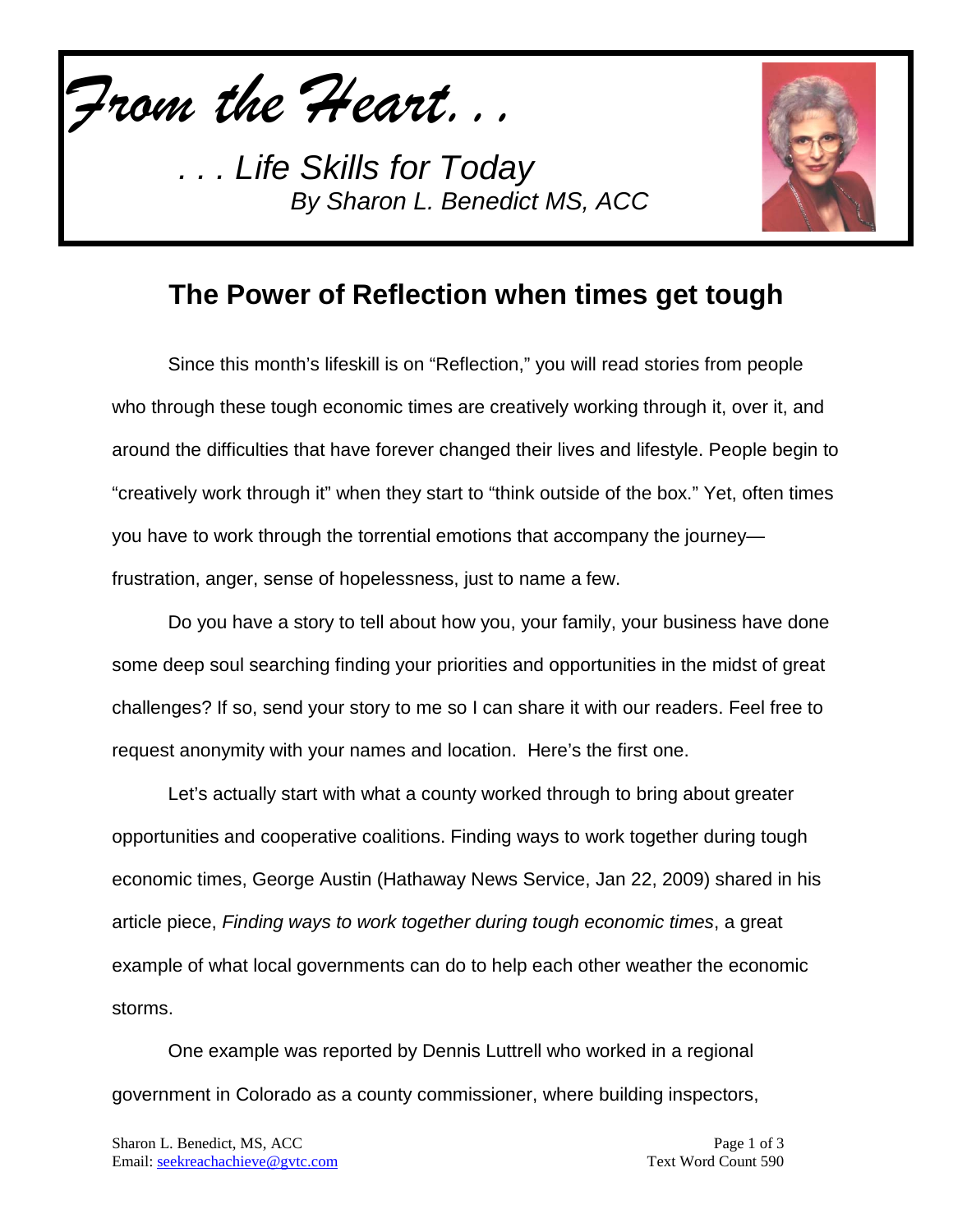sanitation inspections and environmental positions were shared among cities and towns. In addition, as director of the Buzzards Bay Coalition in Massachusetts, Luttrell said towns worked cooperatively to protect a natural resource that was precious to them. They shared knowledge, equipment and manpower to accomplish that goal, particularly with oil spills and grant to support their efforts.

A considerable amount of money, time, and effort were saved. In addition, cities and town could purchase office supplies, sand and road salt together in order to save money. "He said just the discussions that cities and towns have through talking about ways to work together could give them new ideas for saving money." Keep in mind that joining together also garners greater political influence.

Joseph Michaud, chairman of the Dartmouth Select Board, said "Literally, any service that a city provides could be consolidated with a neighboring city and town at a savings and with no loss in quality." However, as with any region or township, there are unique considerations involved that need to be worked through in order to share knowledge and partner in various service contracts. Not a few times, you find officials who do not want to give up any measure of control. When it comes to city and county governments working together, if they don't find ways, often times the state and federal government will impose their own collaboration/coalition requirements. It would be much easier on everyone if our own local representatives worked it out.

According to the Workforce Texas report (Oct 16, 2009), The Texas seasonally adjusted unemployment rate rose slightly to 8.2 percent in September, up from 8.0 percent a month ago; but has continued to trend well below the U.S. seasonally adjusted unemployment rate of 9.8 percent. That still means that about 996,000 Texans are still unemployed (not seasonally adjusted). So, there are lots of stories out there. I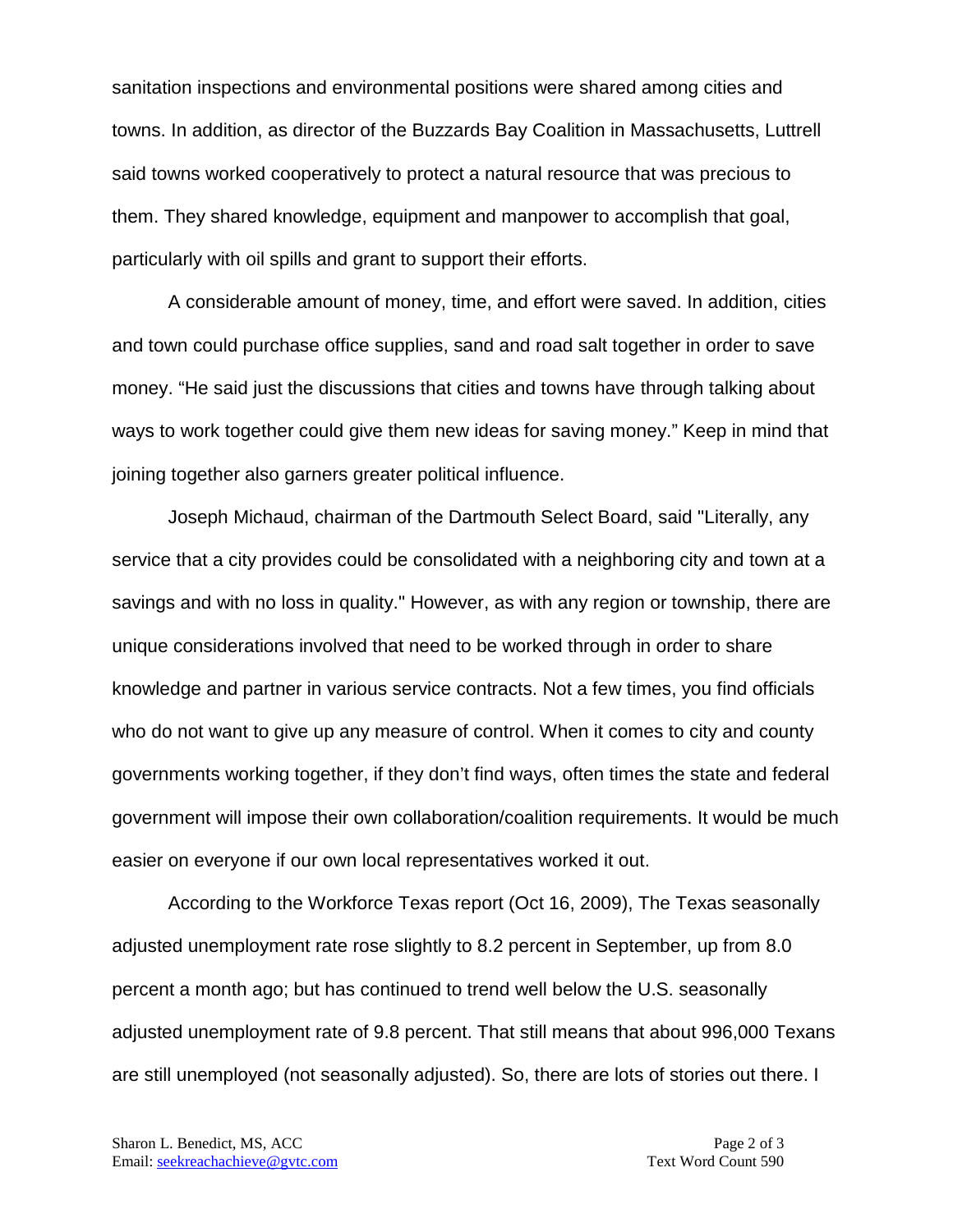encourage you to seek out those whose story may even spark some ideas for you or

your friend. And by all means, send them my way.

--

Sharon L. Benedict, MS, ACC, is a certified life wellness coach-consultant, specializing in life skills, wellness, and creative arts development for individuals, businesses and organizations [\(www.harvestenterprises-sra.com\)](http://www.harvestenterprises-sra.com/).She welcomes your questions and comments and can be contacted at **seekreachachieve@gvtc.com**.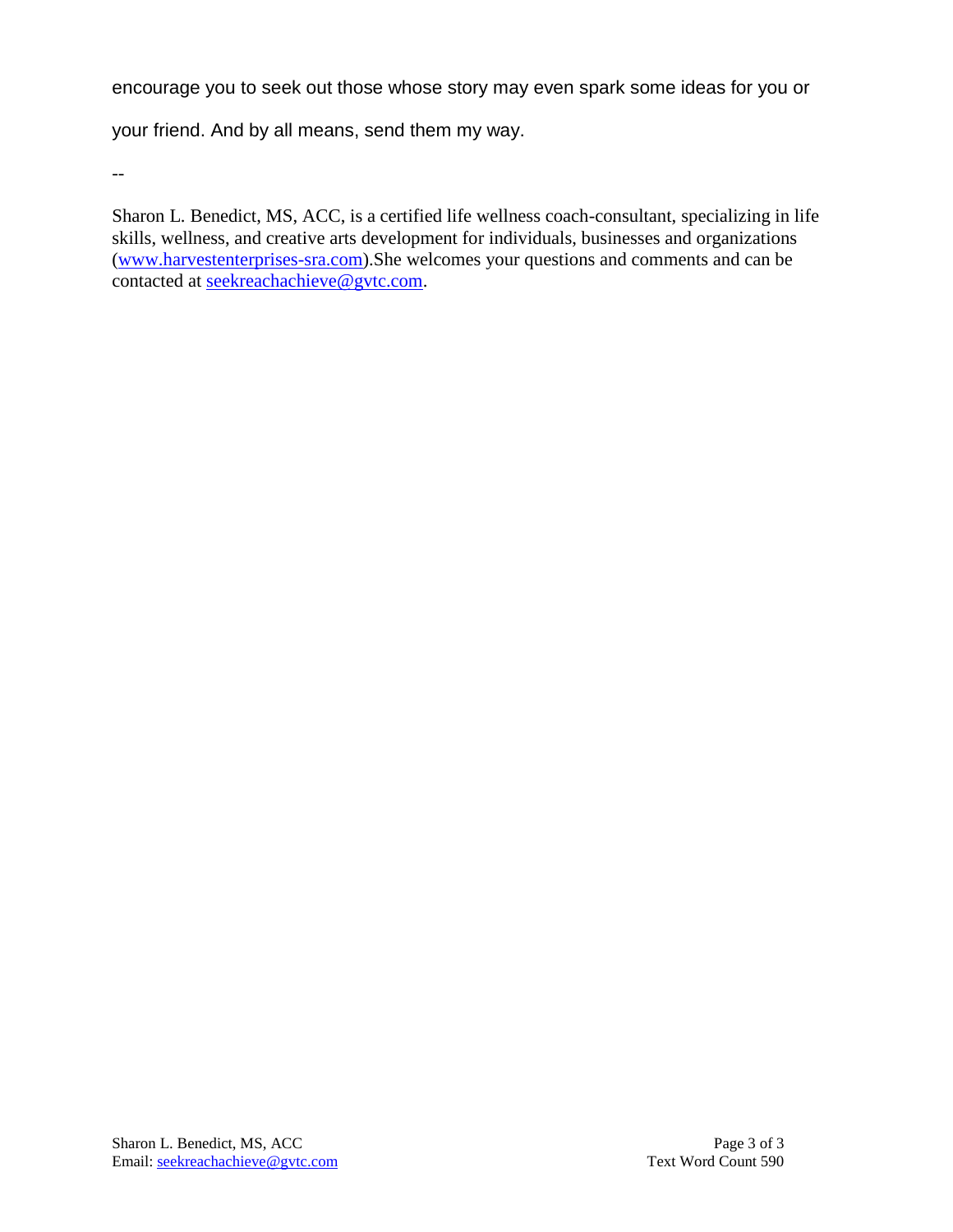*From the Heart...*



## **The Power of Perseverance—Keep Walking**

. . . *There is more to it than meets the eye***.** After thirty-five years of marriage and being a committed wife and mother, Carolyn came to a critical moment of reflection. What was that reflective moment? Carolyn's revelation was that her attempted perfect performance was crushing her. She had no more capacity to hang in there. She thought for many years, "I refuse to become a statistic label, "divorced!"

Her hanging in there was also fueled by her fear (determined belief) that her two children will also be crushed if she confronted the situation or even walked out. Therefore, the years kept passing, and the torment grew until she had no more smiles to paste on her face for the world to believe, "they are such a perfect couple." Divorce did happen, but there is definitely more than what meets the eye with this story.

When is it time to persevere? When is it time to stop, to quit? These questions may seem straightforward. Yet, they are much more complicated in their perspective and impact. Every situation is unique in its own way and adopting someone else's journey can be tricky, at best. So, as I share Carolyn's story, keep that in mind. I encourage you to own your own journey that just may surprise you along the way.

Carolyn wanted her marriage to continue. Feeling responsible for it in every way, she actually enabled her spouse to continue the road to ruin. Don't we all at some point in our relationships believe we must fix the other person? Isn't that our job? The answer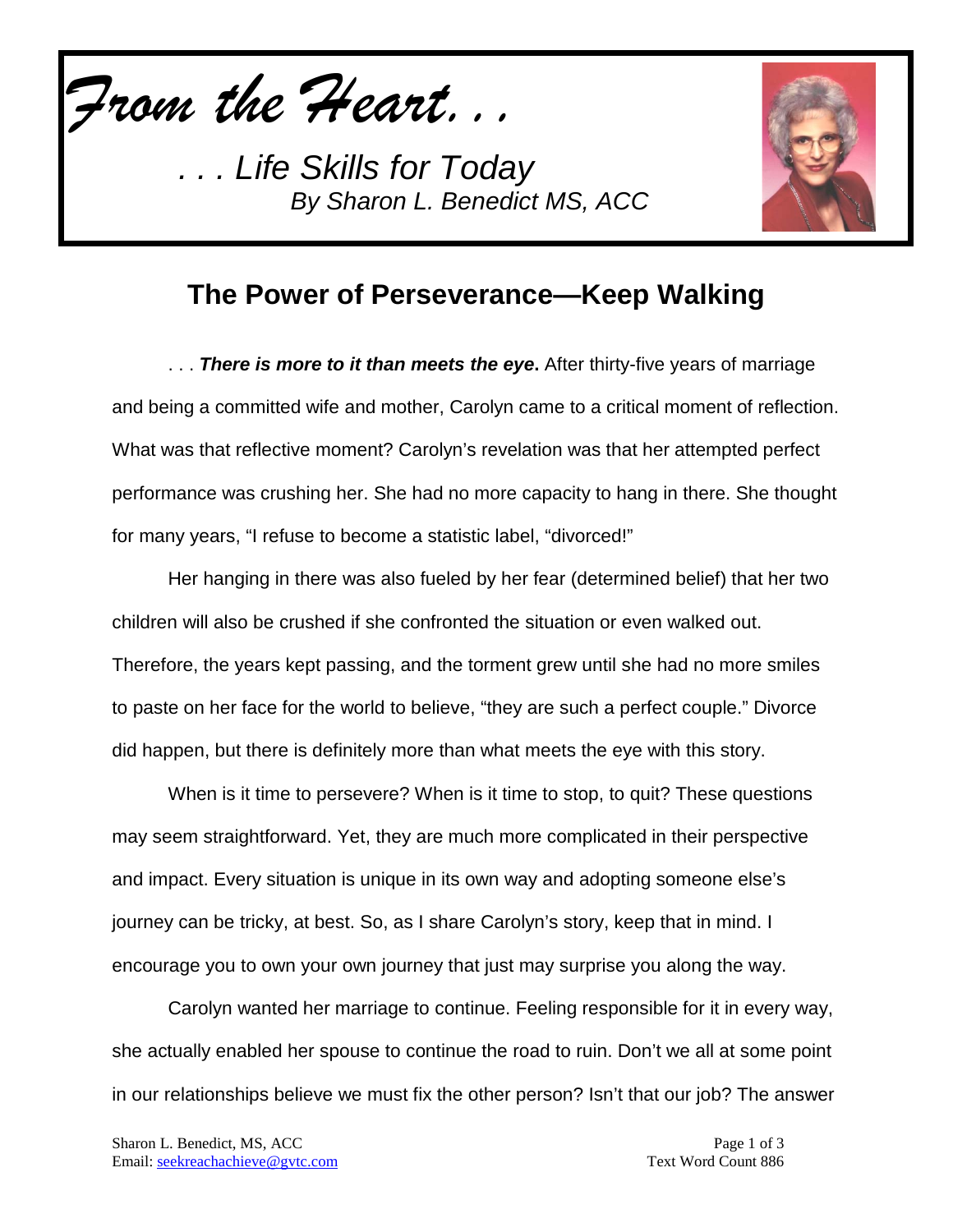of course is NO. Maybe, just maybe, there's another approach that will free both to keep walking, whether together or separate.

Well, Carolyn began to see that she actually couldn't continue the same old way, as much as she tried. A breakthrough started with the perseverance of her pastor and a gifted counselor. With initial adamant reluctance, Carolyn began her rough road to recovery. Keep in mind, she not only lost her marriage, her credit, but also material possessions and the means to pay her bills, buy food, or go the doctor. Carolyn had to start over without knowing what each day would hold, let alone her future. Fortunately, a special couple stepped up and gave her a room in their home to help her begin her road to recovery. Her recovery was an eight year journey.

Today she is in a place of wonder and contentment she never imagined she could have. Sure, the challenges to creatively work through these very difficult economic times are still there in some measure. Yet, the inner strength Carolyn now has will keep her walking forward, seeing the possibilities, and reaching for those opportunities that come in interesting packages.

Carolyn's faith in God is center-point with her every word. She believes one of God's greatest gifts to us humans is our free will to choose...not just whether to take this job or the other. One of the greater challenges for us all is to choose how we respond to the reality of what we are facing...even when it seems all hope is gone. The choice to *Keep Walking—*that is the challenge*.* What truth do you see in the midst of your not-sofriendly reality and the many questions you have?

If you find yourself in a similar situation, whether a troubling marriage or anything else, remember the journey is yours to discover the path through your reality to the truth that will prepare you for making choices. Your choices will directly impact your current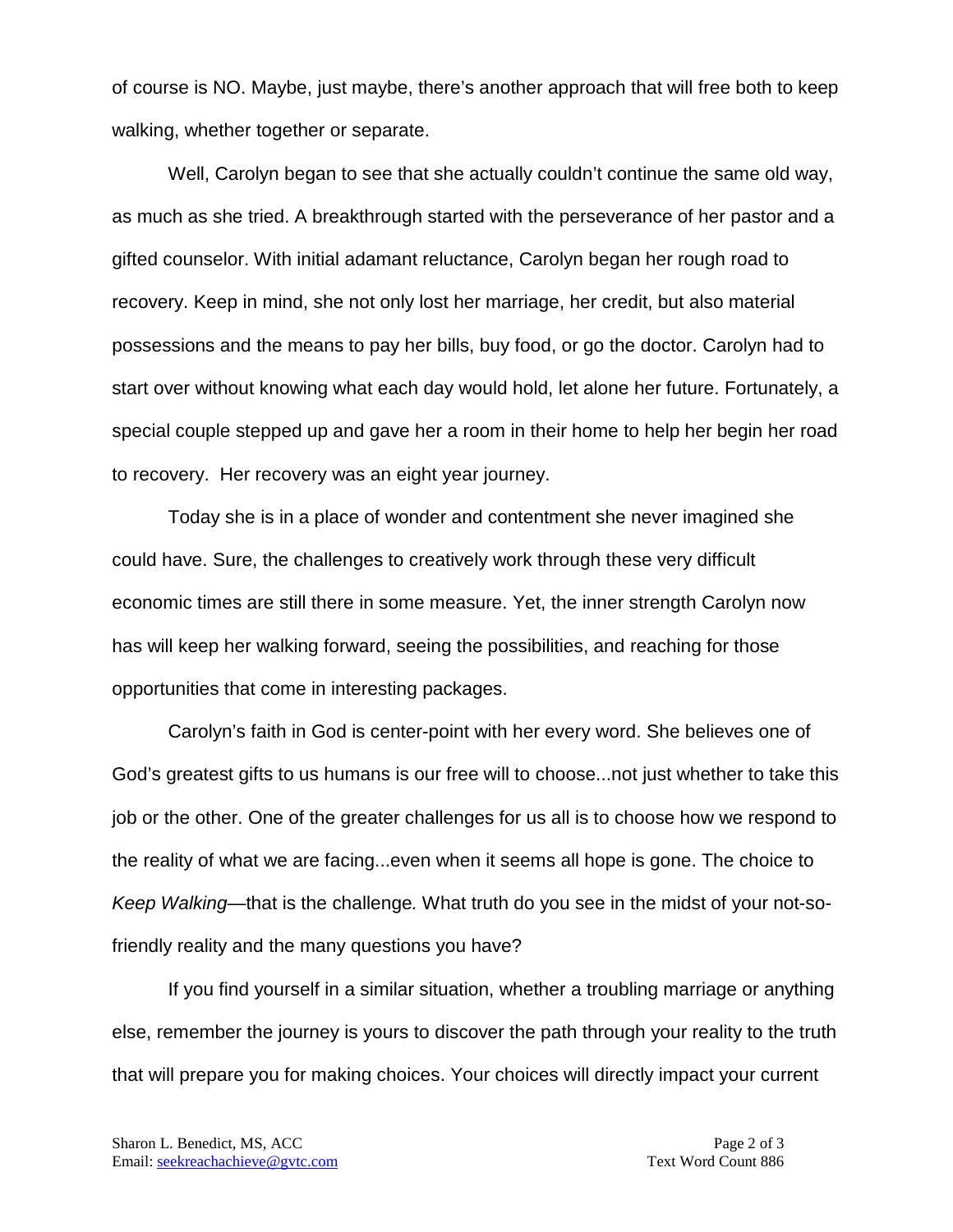reality and ultimately your destiny. And in between embracing the truth and your choice is opposition. You will not always find friends, family, people eager to support you; and may even be in opposition to what you believe are your choices, your possibilities.

They may say to you, "You're crazy. Don't do it!" or "Stick it out; everything will be just fine!" "Drop the jerk. You don't need him/her!" "You won't make it on your own." "Oh, it isn't so bad. There's always a good side to the situation." The list of so-called "advice" goes on. No matter how well-meaning they might be, the choices are still yours. The choices to make and how you will keep walking is very personal and intimate—often times just between you and God's personal hints of promise to you.

For Carolyn, she saw her reality as it really was, heard the truth as a promise, faced the opposition, made her choice—and is walking it out each day. Today, she shares her story and journey through her Choose To Be ministry, [www.choosetobe.org,](http://www.choosetobe.org/) that invites us to "*Choose To Be...*regardless of *who* you are or *where* you are right now - you can choose to "step out of the Box" and become... *All God Intends*." No matter what your faith persuasion may be, you are personally living your reality in all your relationships. Don't hesitate to ask questions, seek the answers you are looking for, and begin your journey of promise. You too will then want to pass your story along to someone needing hope and a promise to *Keep Walking.*

--

Sharon L. Benedict, MS, ACC, is a certified life wellness coach-consultant, specializing in life skills, wellness, and creative arts development for individuals, businesses and organizations [\(www.harvestenterprises-sra.com\)](http://www.harvestenterprises-sra.com/).She welcomes your questions and comments and can be contacted at [seekreachachieve@gvtc.com.](mailto:seekreachachieve@gvtc.com)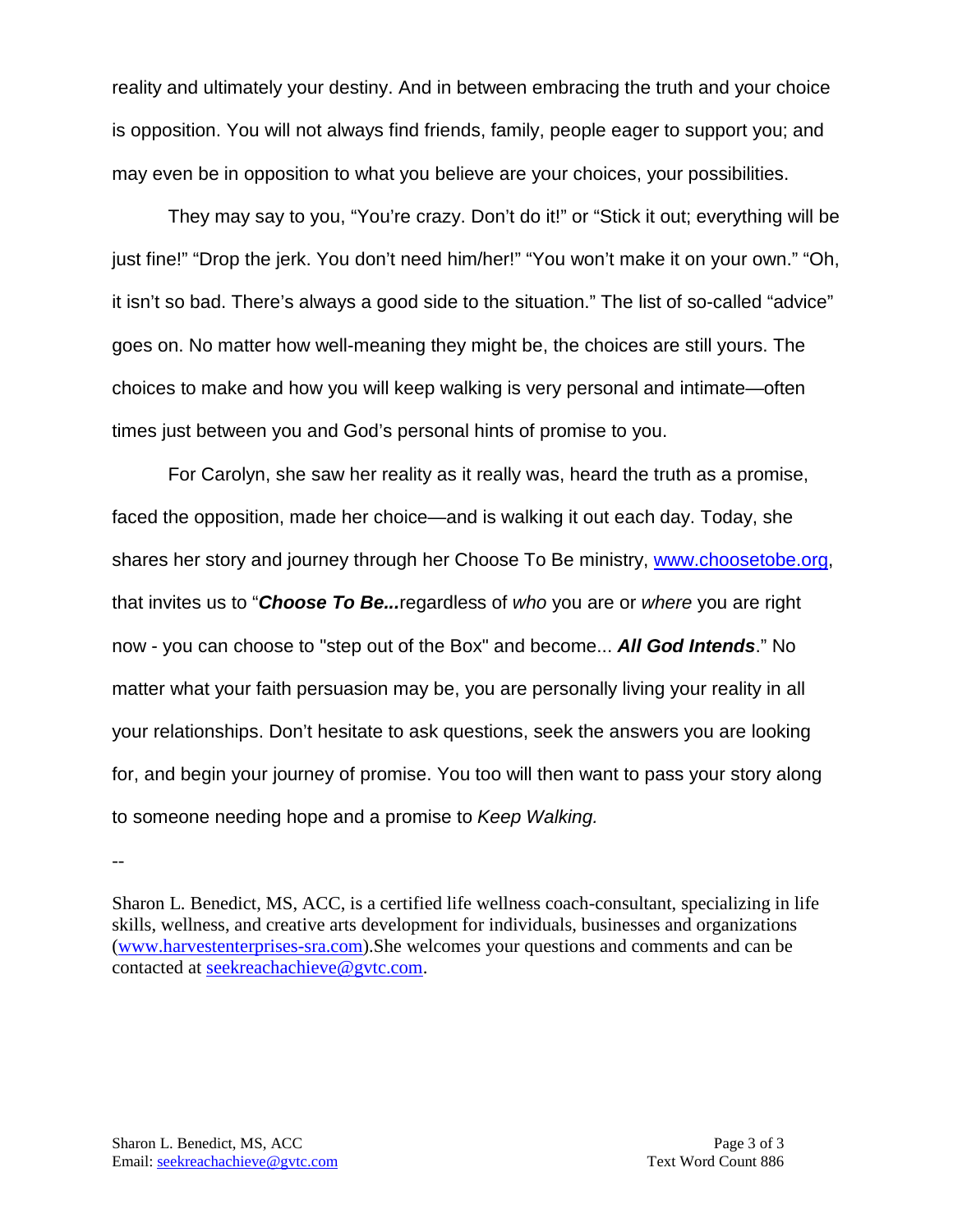*From the Heart...*



## **Reflection—Taking Time**

The holidays are fast approaching. Paula loves this time of the year and looks forward to bringing out the decorations. She starts planning whether she will do Thanksgiving or her sister, cousin, parent does Christmas; or the other way around. Paula loves having family together and this is always the most favorite time of the year for her.

Paula's work load at the county hospital is piling up as usual, but she is determined to set aside time for the holidays at home. Yet, in the last couple months, she also noticed that her back was hurting more than usual; and doesn't seem to occasionally feel the bottom of her foot as she walks. Then, one day while walking across the street from work, her leg goes numb and foot doesn't bend right when she walks. Something is going on.

So, she goes see her doctor. He immediately wants to do an MRI, x-rays, etc. to see what's happening. A few days later, while at work, the doctor taps on her door while he happened to be doing rounds. "Can I visit with you for a moment?" he asks. Paula says sure, wondering why the personal visit, knowing it's about her. He sits down to tell her that she may need surgery very soon on her back where she has some disc displacement in several areas. And that's probably one of the reasons why her back hurts more, her gait is off, and the leg and foot are starting to go numb.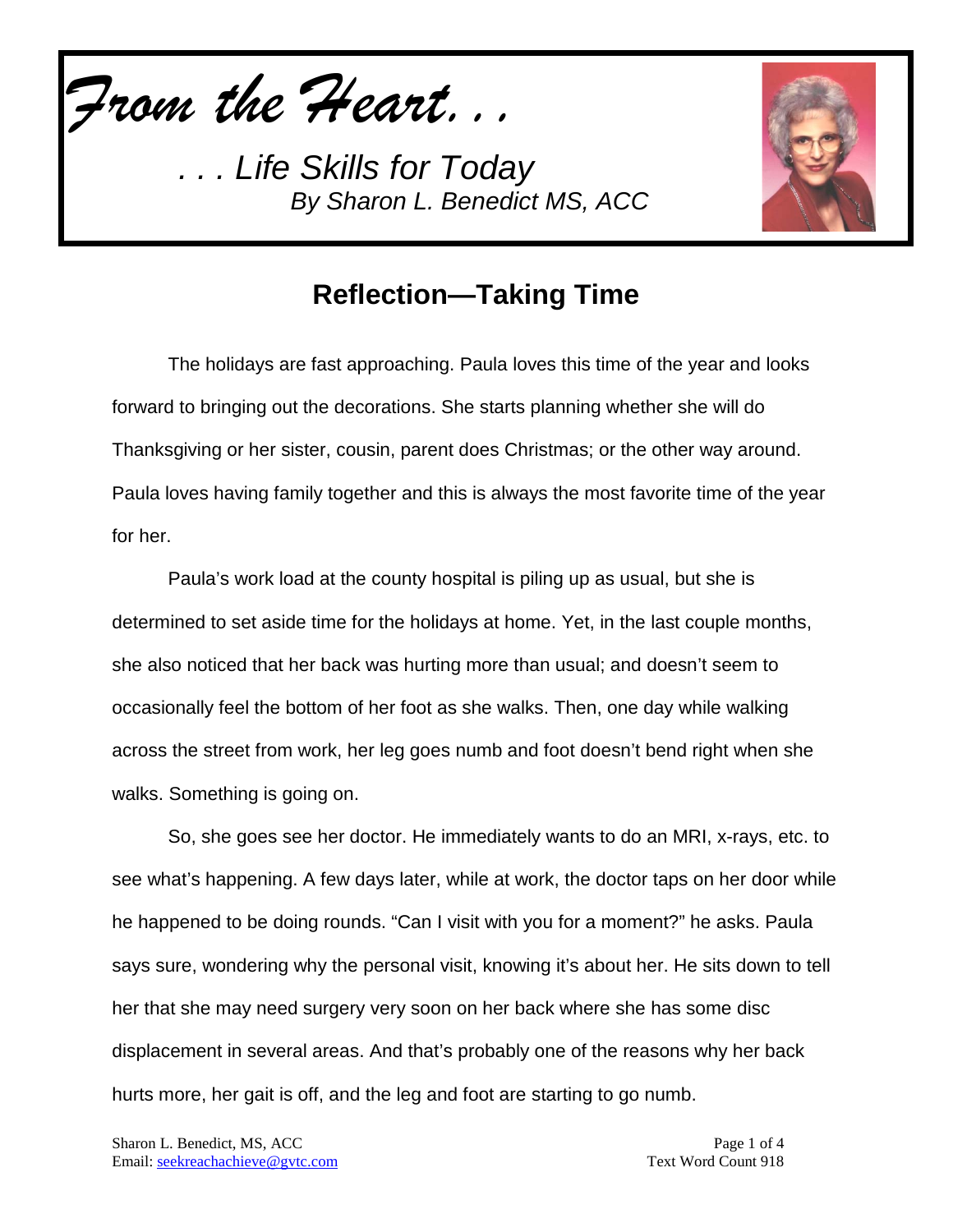Paula sits there for a moment or two in silence, thinking "Why now?" But she knows she can't ignore this. So, Paula decides to finish out the last few tests the doctor wants to do before the final decision for surgery is made. She goes home, tells her family, and starts to worry about the "what ifs." Yet, after the final tests come in, Paula knows surgery is her only option, and it must be done now only days before Thanksgiving. Recuperation time will undoubtedly go throughout the holidays into January and beyond depending on the outcome of the surgery.

Then add the fact that there is little money in the budget to pay for the portion of the bill coming her way. In addition, over the last couple years, her investments, particularly retirement fund, have significantly been affected by our nation's economic downturn. Paula also doesn't have any disability coverage because of the bout she had with ovarian cancer five years ago. What does she do?

Does this story sound familiar to you or a friend? Well, this story is happening right now for Paula. She knows she has to keep working for the next couple years before retirement is even possible. Paula has the personality type that keeps on keeping on, no matter what. Yet, she has come to a roadblock she can't seem to ignore or get around somehow. And when her doctor said she can't let this go on much longer or continued muscle damage will occur that could be permanent—that did it! Paula knew this holiday season would be different, in more ways than one, that's for sure.

Paula began to reflect on her frustrating attitude about her situation. At first, she was angry for being robbed of her most favorite activity for the year. However, being a healthcare professional in physical therapy, she knew she had to get beyond her frustration and anger. The healing process will be much longer if she stays in the place she is right now. Paula recalls helping more than a few patients get beyond this point.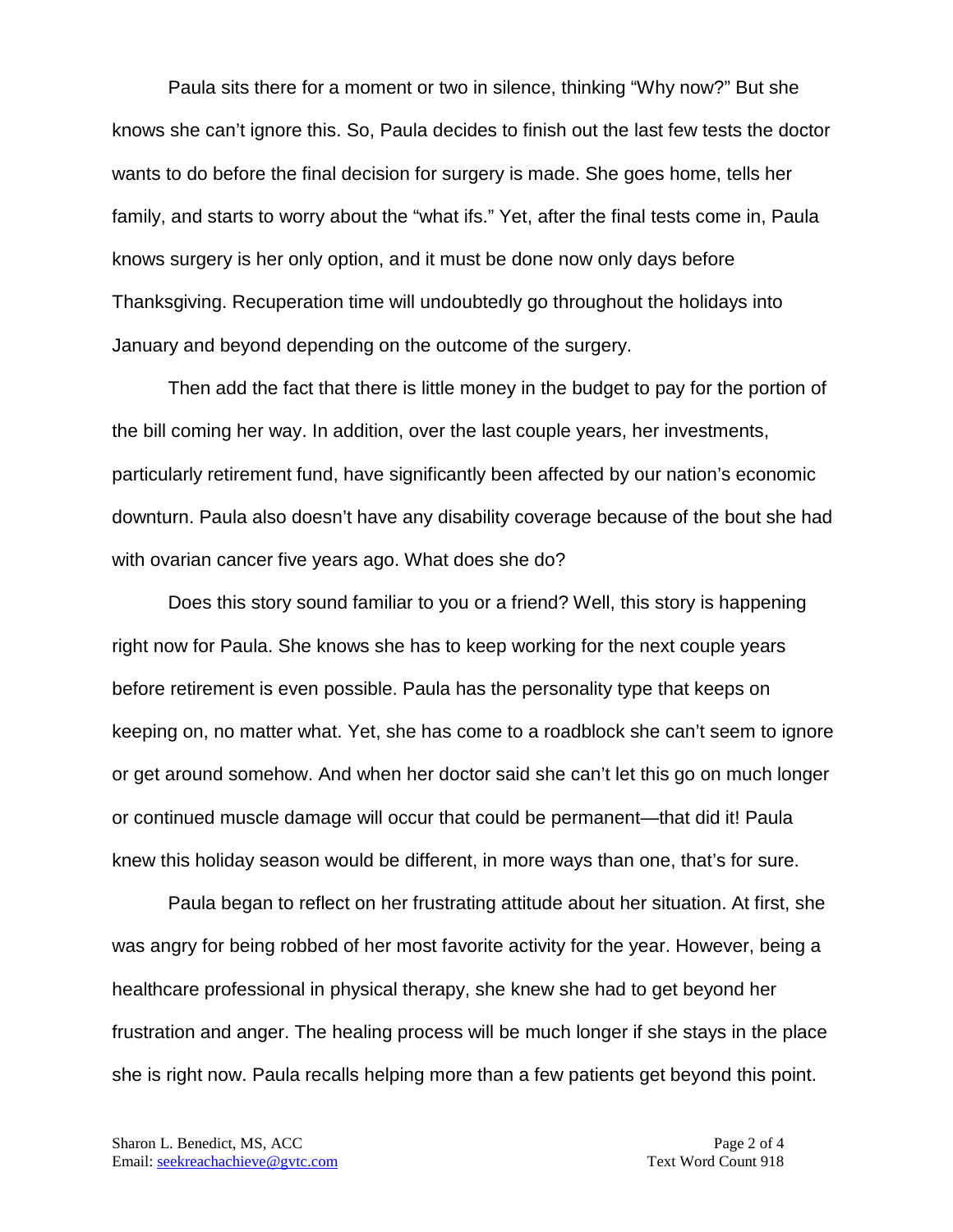Now, it's her turn. With that obvious epiphany, a smile came over her, saying "Well, now you know how your patients feel!"

Paula has begun her journey of reflection, taking the time to find opportunity in the midst of the health and financial obstacles that will present themselves in the months ahead. She made her first big step in reordering her holidays by handing off to her spouse, adult children, and cousins to do both Thanksgiving and Christmas holidays. Paula will be reclining in her bed and easy chair most of the time, in between own her physical therapy and doctor appointments; and staying committed to the exercising she is required to do. Hopefully, even some feel-good only massage therapy will be part of the therapeutic process.

As part of her reflection journey, Paula has also lined up (prior to her surgery) next to her bed and easy chair all the books to read, letters to write, people to call, and journaling she hasn't done for the past six month. And her spouse has gone out grocery shopping and bought all her favorite foods—promising to create her favorite dishes. She now looks forward not so much to the surgery, but what her family will surprise her with to make the journey a little less scary and difficult on many fronts.

So, if you find yourself in a similar situation as Paula, rally your family together to gain their understanding, love, and support. Release yourself from any predetermined obligations that you just can't do right now. Then pull off those books from the shelf you have wanted to read for the past year or two; and get ready for your own special times of reflection—taking the time to find the opportunities especially designed for you during your healing journey.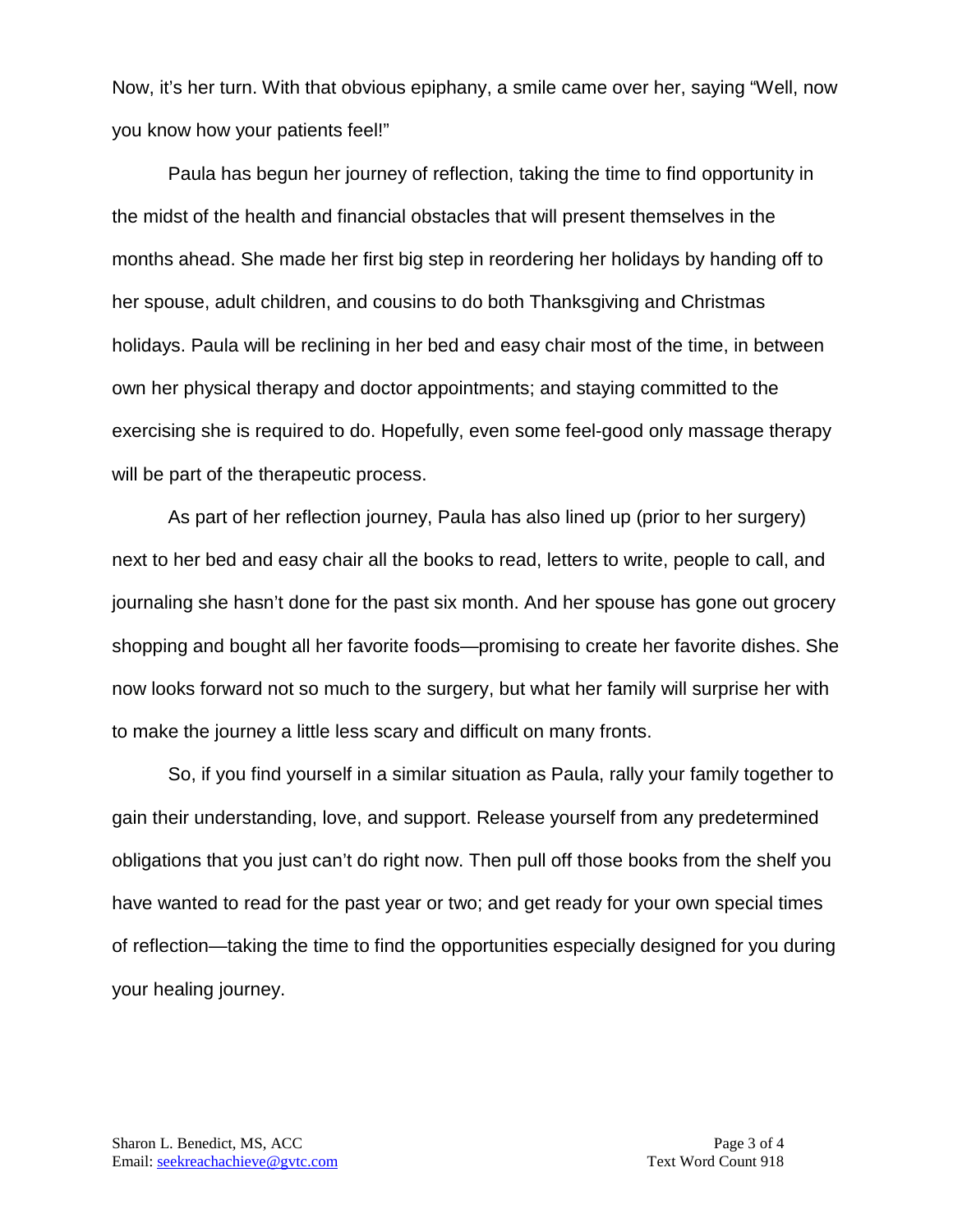Sharon L. Benedict, MS, ACC, is a certified life wellness coach-consultant, specializing in life skills, wellness, and creative arts development for individuals, businesses and organizations [\(www.harvestenterprises-sra.com\)](http://www.harvestenterprises-sra.com/).She welcomes your questions and comments and can be contacted at <u>seekreachachieve@gvtc.com</u>.

--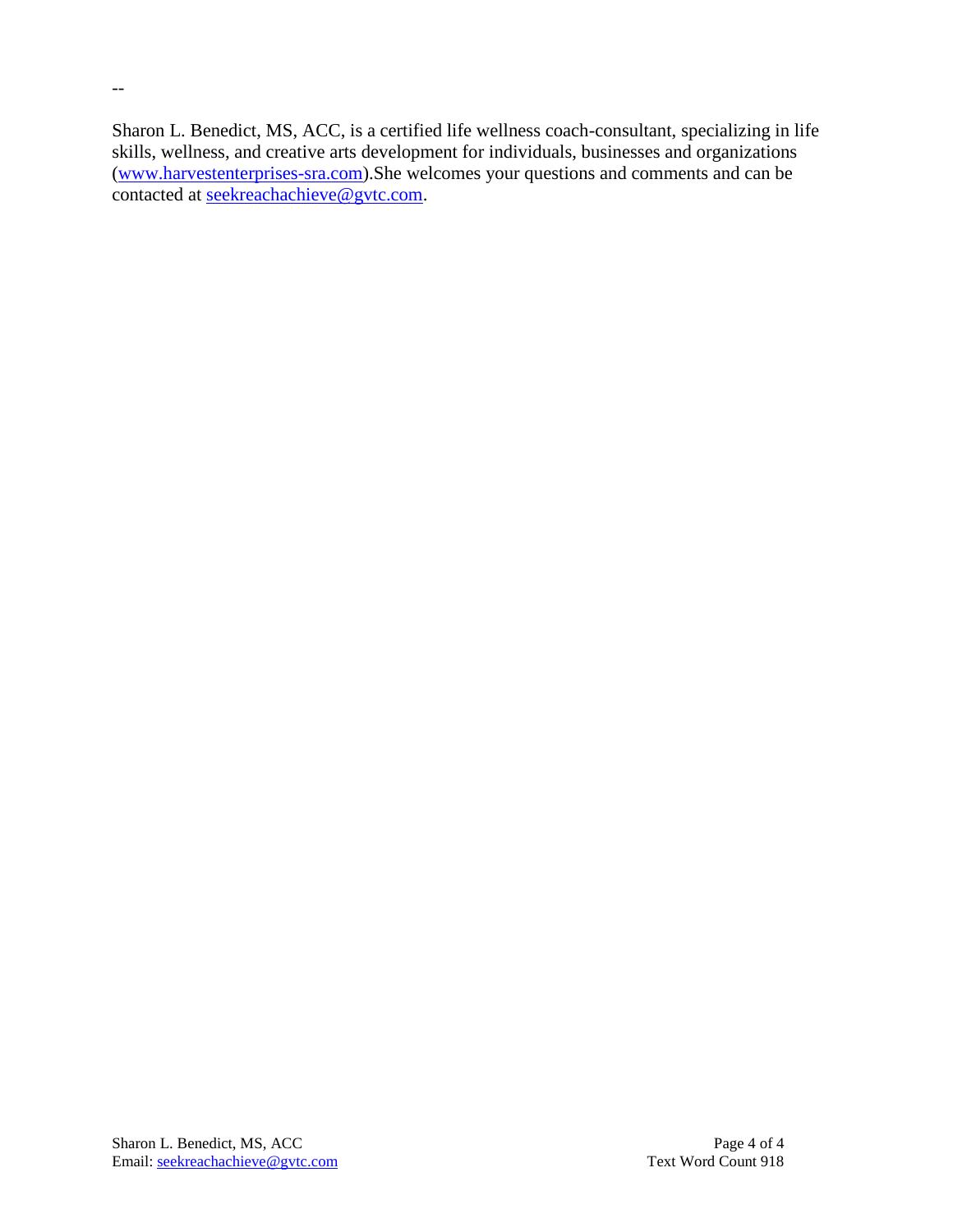*From the Heart...*



## **Reflection on Supporting the Arts**

Published in Boerne Star, Friday, November 27, 2009, [www.boernestar.com](http://www.boernestar.com/)

I consider the Arts one of the most valued cultural assets within our communities. So, I would like to share with you how the Arts and artists have made all the difference in our lives. The significant part the Arts play in the quality of our lives must not be diminished by the tough economic times we are experiencing.

Many of the largest corporations believe the Arts to be a vital part of their corporate culture. Just to name a few, the Business Committee for the Arts (affiliated with Americans for the Arts) just awarded 10 corporations their prestigious 2009 BCA award...Adobe Systems Inc (San Jose, CA) , Applied Materials (Santa Clara, CA), Arketype Inc. (Green Bay, WI), Brainforest Inc. (Chicago, IL), Dollar Bank (Pittsburgh, PA), Duke Energy (Charlotte, NC), Hanesbrands Inc. (Winston-Salem, NC), Reliance Standard Life Insurance Company (Philadelphia, PA), UMB Financial Corporation (Kansas City, MO), and Williams & Fudge Inc. (Rock Hill, SC).

In addition, the BCA Leadership Award was given to Thomas A. James, chairman and chief executive officer of Raymond James Financial in St. Petersburg, FL; and the BCA Hall of Fame to Movado Group, Inc., based in Paramus, NJ. For nearly 45 years the National Endowment for the Arts has awarded grants to support a network of 5,000 local, state, and regional arts agencies that serve as the infrastructure of support for the arts and arts education in America.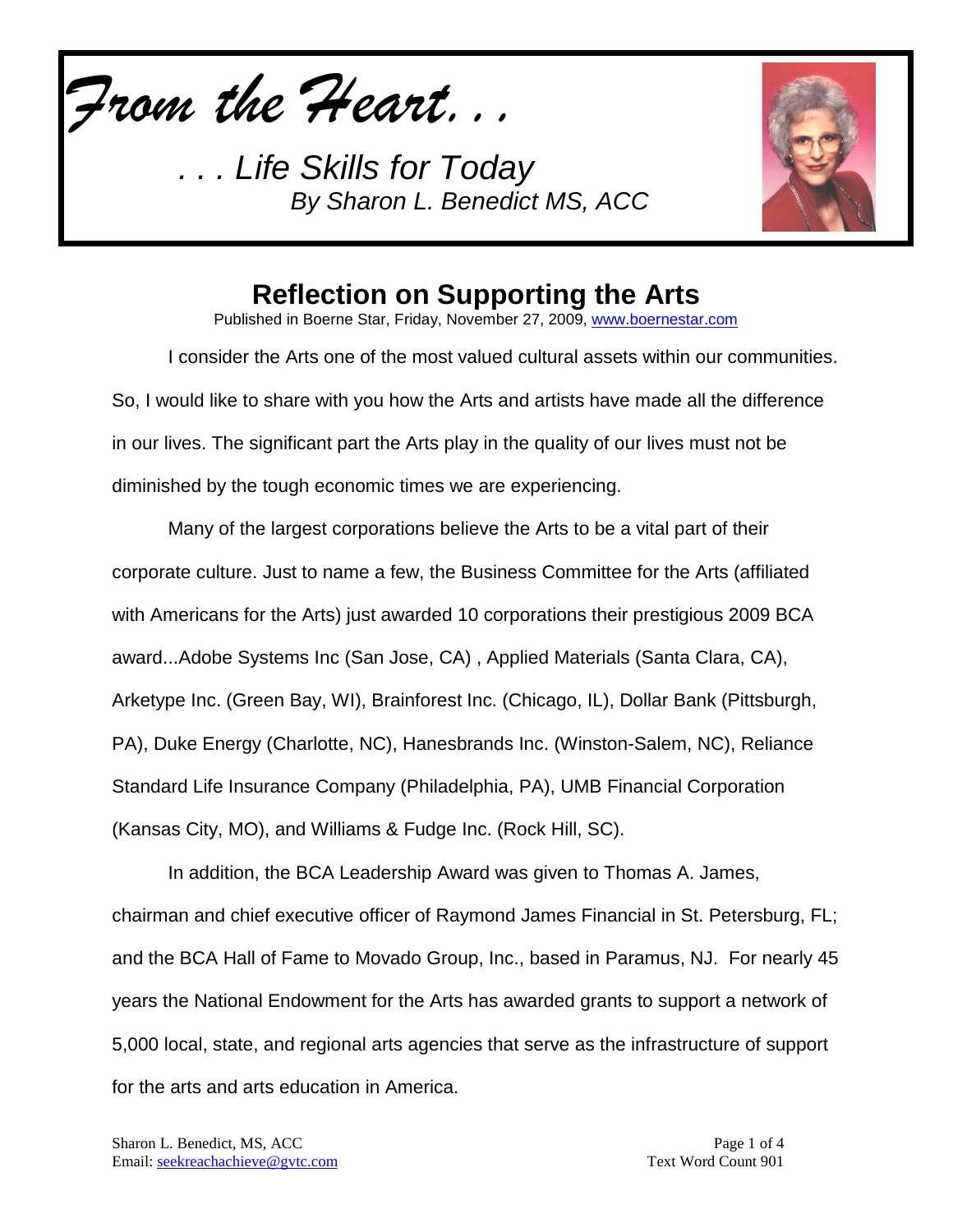Nearly all 50 states have used either cultural development programs or visual arts programs to boost their commercial appeal. In fact, the 32 states that have Public Arts programs have appealed for more arts funding in the last decade. The arts have been proven to be an economic benefit; they attract visitors, residents, businesses, and investments to the states.

It begins with the value of the arts as fundamental to our humanity and sense of community. People are drawn to the arts first and foremost for meaning and expression. We all have the passion to create, be captivated, to find pleasure in beauty and creative expression. Art at its root enriches our lives. It taps our emotions, enhances our intellect and becomes the "gateway" to our community's heart and soul. As Pablo Picasso said, "Art washes away from the soul the dust of everyday life." When our communities and physical environment showcase the Arts where visual, performing, literary, or any other venue is present, everyday life becomes more enriching for our family and business.

Here are examples of documented benefits for us all:

- 1. Expanded capacity for empathy; cognitive growth
- 2. Creation of social bonds; expression of community meaning and legacy
- 3. Improved test scores—arts and learning
- 4. Improved self-efficacy, learning skills, enhanced mental & physical health
- 5. Development of social capital; economic growth and synergy between business and the arts

According to Americans for the Arts report, "In 2007, *Arts & Economic Prosperity III* found America's nonprofit arts and culture industry generates \$166.2 billion in economic activity every year and generates 5.7 million jobs." This evident data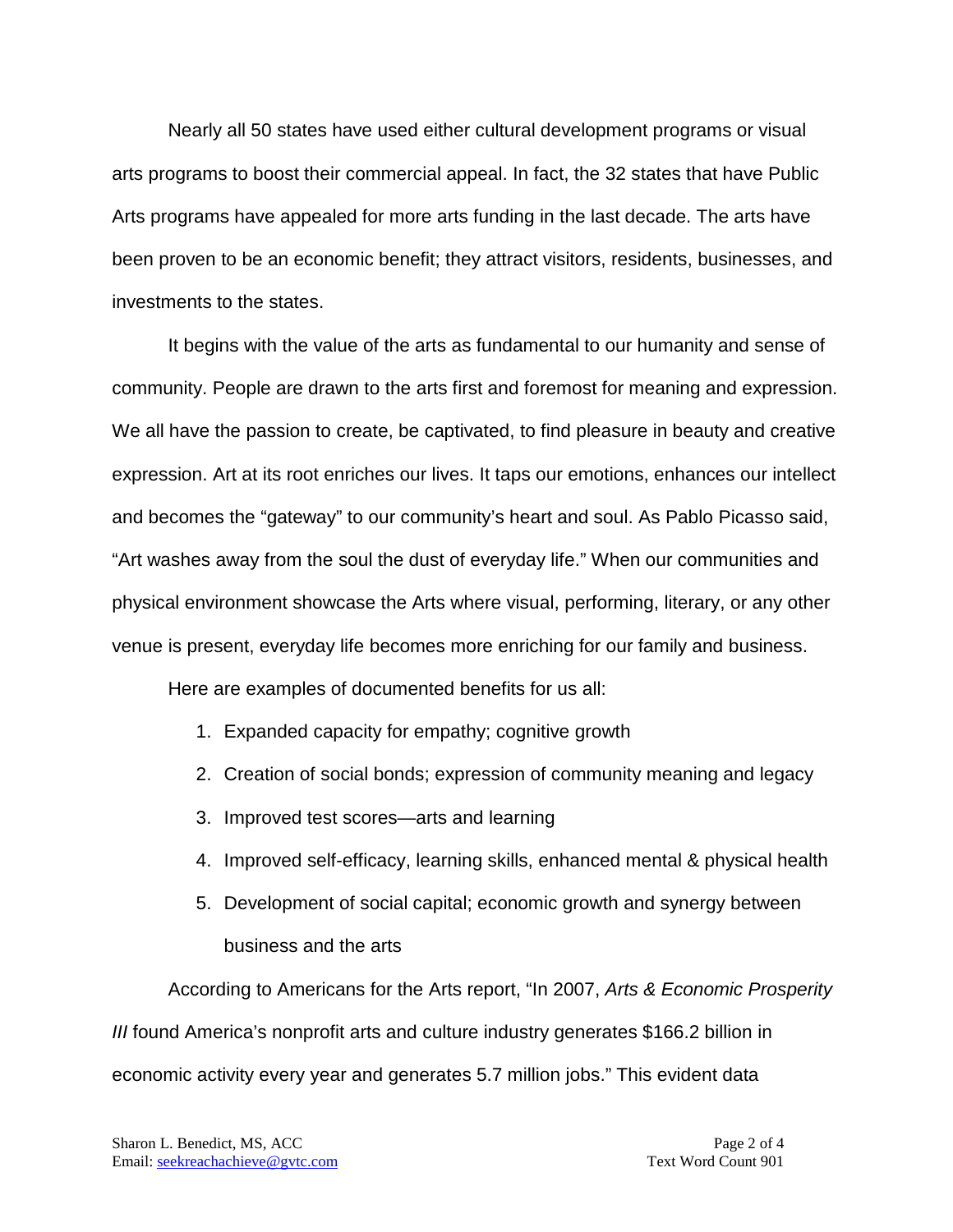demonstrates that the arts mean business for our communities. This also documents the key role played by the nonprofit arts and culture industry in strengthening our nation and local economy, as an economic driver in communities—a growth industry that supports jobs, generates government revenue, and is the cornerstone of tourism.

So, if you would like to know how your own local community is engaged in this dynamic partnership process in support of the arts and our local economy, contact the *Hill Country Council for the Arts* (HCCArts, [www.hccarts.org\)](http://www.hccarts.org/) to see how they are bringing together all the Arts for the cultural and economic benefit of your community. The BCA just awarded them the exclusive regional BCA affiliate, representing the entire Texas Hill Country, including San Antonio and Austin. They are also currently spearheading a strategic plan for a Boerne public arts master plan in support of the arts throughout our communities. The potential contribution and impact going forward is significant.

Become part of their journey in making all the difference in your own community. Become an HCCArts volunteer to support your local artists and arts organizations through our partners, such as the Boerne Professional Artists, Boerne Community Theater, Majestic Ranch Arts Foundation, and many others throughout Comfort, Kerrville, and beyond.

Then get connected with HCCArts' very own Business & the Arts Committee to extend your support to our local and regional small, medium, and large businesses who have given money, time, and materials on behalf of the arts and artists in your community—such as SBS Construction, Toyota Boerne, Scenic Loop Café, The Creek